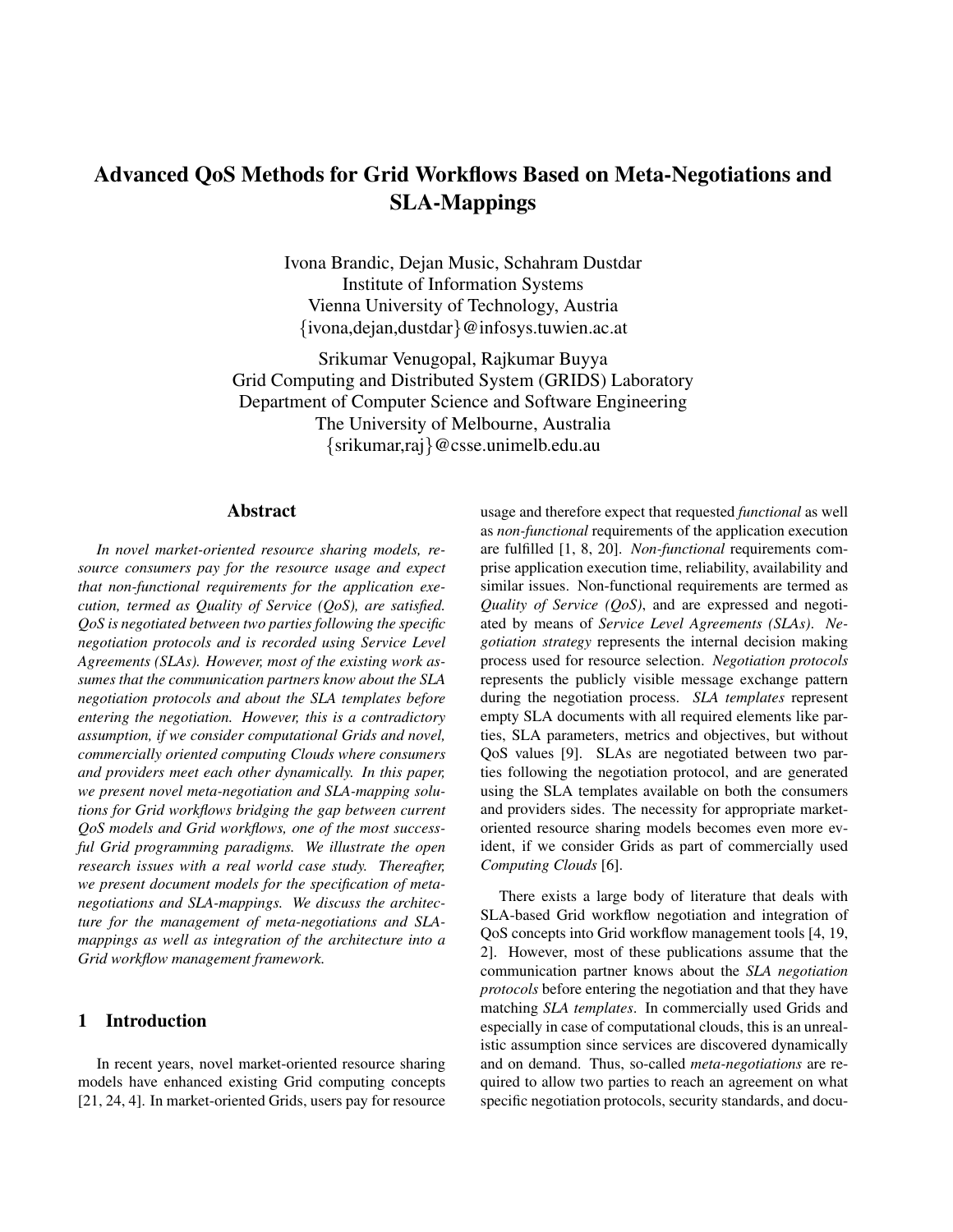ments to use before starting the actual negotiation. The necessity for SLA-mappings can be motivated by differences in terminology for a common attribute such as *price*, which may be defined as *usage price* on one side and *service price* on the other, leading to inconsistencies during the negotiation process.

In this paper, we approach the gap between existing QoS methods and Grid workflows by proposing an architecture for Grid workflow management with components for *metanegotiations* and *SLA-mappings*. Meta-negotiations are defined by means of a *meta-negotiation document* where participating parties may express: the pre-requisites to be satisfied for a negotiation, for example, requirement for a specific authentication method; the supported negotiation protocols and document languages for the specification of SLAs; and conditions for the establishment of an agreement, for example, a required third-party arbitrator. Initial work on meta-negotiations for SLA-aware Grid services was presented in a previous publication [5]. Mappings are defined by  $XSLT<sup>1</sup>$  documents where inconsistent parts of one document are mapped to another document e.g., from consumer's template to provider's template. Moreover, based on SLA-mappings and deployed taxonomies, we eliminate semantic inconsistencies between consumer's and providers SLA-template.

The main contributions of this paper are therefore: (1) definition of *meta-negotiation* documents; (2) development of the strategies for the definition of *SLA-mapping* documents; (3) description of the Grid workflow architecture for the management of *meta-negotiations* and *SLAmappings*; and (4) demonstration of *meta-negotiations* and *SLA-mappings* using a sample real-world Grid workflow.

The rest of this paper is organized as follows: Section 2 presents the related work. In Section 3, we present a real world case study used to illustrate meta-negotiations and SLA-mappings. In Section 4, we discuss metanegotiations and Section 5 discusses the strategies for the SLA-mappings. Section 6 presents the architecture for the meta-negotiations and SLA-mappings, as well as integration of the architecture into a Grid workflow management tool. Section 7 presents our conclusions and describes the future work.

# 2 Related Work

Currently, a large body of work has been performed in the area of Grid workflow negotiation and QoS. Moreover, several projects are dealing with resource lookup based on functional and non-functional requirements. Ouelhadj et al. [17] discusse incorporation of SLA-based resource brokering into existing Grid systems. Wieczorek et al. [19] propose a novel approach for modeling scheduling problems as an extension of the multiple-choice knapsack problem. They present a general bi-criteria scheduling heuristic, based on dynamic programming, called the Dynamic Constraint Algorithm (DCA). Guo et al. [11] describe a web services based QoS-aware workflow management system (WfMS) utilized in context of GridCC project. Glatard et al. [10] discuss a probabilistic model of workflow execution time evaluated in context of EGEE grid infrastructure. Walker et. al [22] present an approach to dynamic workflow management and optimisation using near-realtime performance with strategies for choosing an optimal service, based on user-specified criteria, from several semantically equivalent Web services.

Venugopal et al. [21] propose a negotiation mechanism for advance resource reservation using the alternate offers protocol. Brandic et al. [4] present a holistic Grid infrastructure for specification, planing and execution of QoS-aware Grid workflows. In both these publications, it is assumed that each participating service understands the necessary negotiation protocol.

Al-Ali et al. [1] extend the service abstraction in the Open Grid Services Architecture (OGSA) for QoS properties, focusing on the application layer. A given service may indicate the QoS properties it can offer or it may search for other services based on specific QoS properties. Czajkowski et al. [8] propose generalized resource management model where resource interactions are mapped to a well-defined set of platform-independent SLAs, based on the Service Negotiation and Acquisition Protocol (SNAP). Condor's ClassAds mechanism is used to represent jobs, resources, and Condor daemons [18]. Dan et al. [9] present a framework for providing customers of Web services differentiated levels of service through the use of automated management and SLAs. Zhao et al. [25] discuss how semantic technologies can be used for workflow provenance, while Guan et al. [12] discuss their application for automatic location and selection of appropriate Grid services.

To the best of our knowledge, none of these approaches for the management of Grid workflows address *metanegotiations (MN)* where participating parties may agree on a specific negotiation protocol, security standards or other negotiation pre-requisites, and *SLA-mappings* where participants may manage non-matching SLA templates. Furthermore, our approach ensures semantic matching of SLA templates between service provider and service consumer.

## 3 Case Study

In order to illustrate necessity for meta-negotiations and SLA-mappings in context of Grid workflows we use the sample workflow for maxillo facial surgery simulation (MFSS) that was introduced in a previous publication [3].

<sup>&</sup>lt;sup>1</sup>XSL Transformations (XSLT) Version 1.0, http://www.w3.org/TR/xslt.html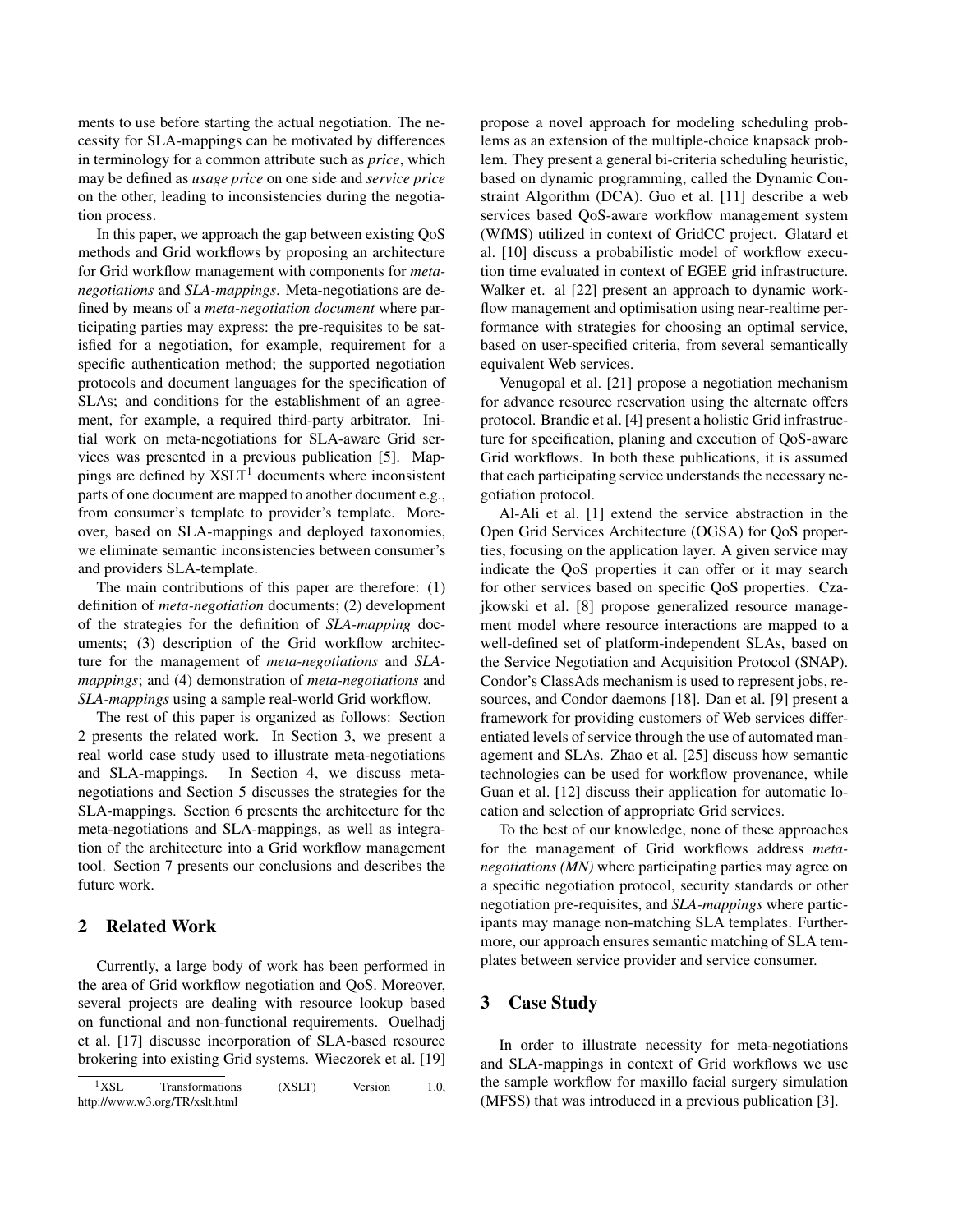

**Figure 1. Sample MFSS Process**

## 3.1 Maxillo Facial Surgery Simulation

The MFSS application facilitates the work of medical practitioners and provides the pre-operative virtual planning of maxillo-facial surgery. The application consists of a set of components which can run on a local machine or on different remote machines. As shown in Figure 1, these components may be organized as a Grid workflow in order to simplify the work of the end users. The main steps of the simulation are:

- Mesh generation is used for the generation of meshes necessary for the finite element simulation. A sample complex mesh generation *MGSequence* activity is shown in the middle part of Figure 1.
- Mesh manipulation defines the initial and boundary conditions for the simulation.
- Finite Element Analysis is a fully parallel MPI application running on a remote HPC cluster. A sample complex finite element analysis *FEMSequence* activity is depicted in the down right corner of Figure 1.

# 3.2 Negotiation- and SLA-Restrictions

We model the MFSS workflow using *Amadeus*, a QoSaware Grid modeling, planning, and execution tool [3]. Instead of specifying QoS with execution time and price constraints as presented previously [3], the user wants to express limitations on negotiation protocols and provided SLA templates as described in the following.

Meta-Negotiation. The restrictions on meta-negotiations are specified during the design time of the workflow. As depicted in Figure 1, part (1), meta-negotiation for the *MGSequence* activity (used for mesh generation) is specified by means of (a) negotiation terms, (b) security restrictions, (c) negotiation protocols, (d) document languages and (e) preconditions for the agreement establishment. *Negotiation terms* are specified as *begin time*, *end time*, and *price*. In order to initiate a negotiation, *GSI*<sup>2</sup> security is required. The negotiation is performed based on the alternate offers protocol. Therefore, the workflow application understands only the *alternate offers protocol*, and negotiation with resources which do not provide alternate offers protocol cannot be properly accomplished. Additional limitation considers document language used for the specification of SLAs. As shown in Figure 1, QoS is specified using *WSLA* [23]. Additionally, it is specified that for the successful agreement completion a *third party arbitration service* is required.

SLA-Mapping. The restrictions on SLA mappings are specified during the run-time of the workflow. We can assume that during the negotiation process, services that support the specified negotiation terms, negotiation protocols, and document language are found as described above. However, in our case study, the SLA template of the candidate service for finite element simulation, defined by sequence *FEMSequence*, varies from the workflow's SLA template. As shown in Figure 1, part (2), QoS constraint *price* is specified with the term *price*, whereas WSLA template of the candidate service contains QoS constraint termed *usage price*, see case (a). Furthermore, on the provider's side the price is charged in US Dollars, whereas workflow's QoS component expects Euros, see case (b).

In the following sections, we describe the methods and architecture for the specification and enforcement of *metanegotiations* and *SLA-mappings*.

# 4 Grid Meta-Negotiations

In this section, we describe meta negotiation document based on the case study presented in Section 3. Thus, the meta-negotiation document depicted in Figure 3 represents the solution for the case study shown in Figure 1, part (1).

#### 4.1 Meta-Negotiation Strategies

Usually, multiple meta-negotiation documents may be specified for a single workflow. Figure 2 shows different strategies for the specification of *meta-negotiation documents (MND)s*. A MND can be specified for a single task as shown in Figure 2, case (a). For the activities A1, A4

<sup>2</sup>Grid Security Infrastructure, http://www.globus.org/security/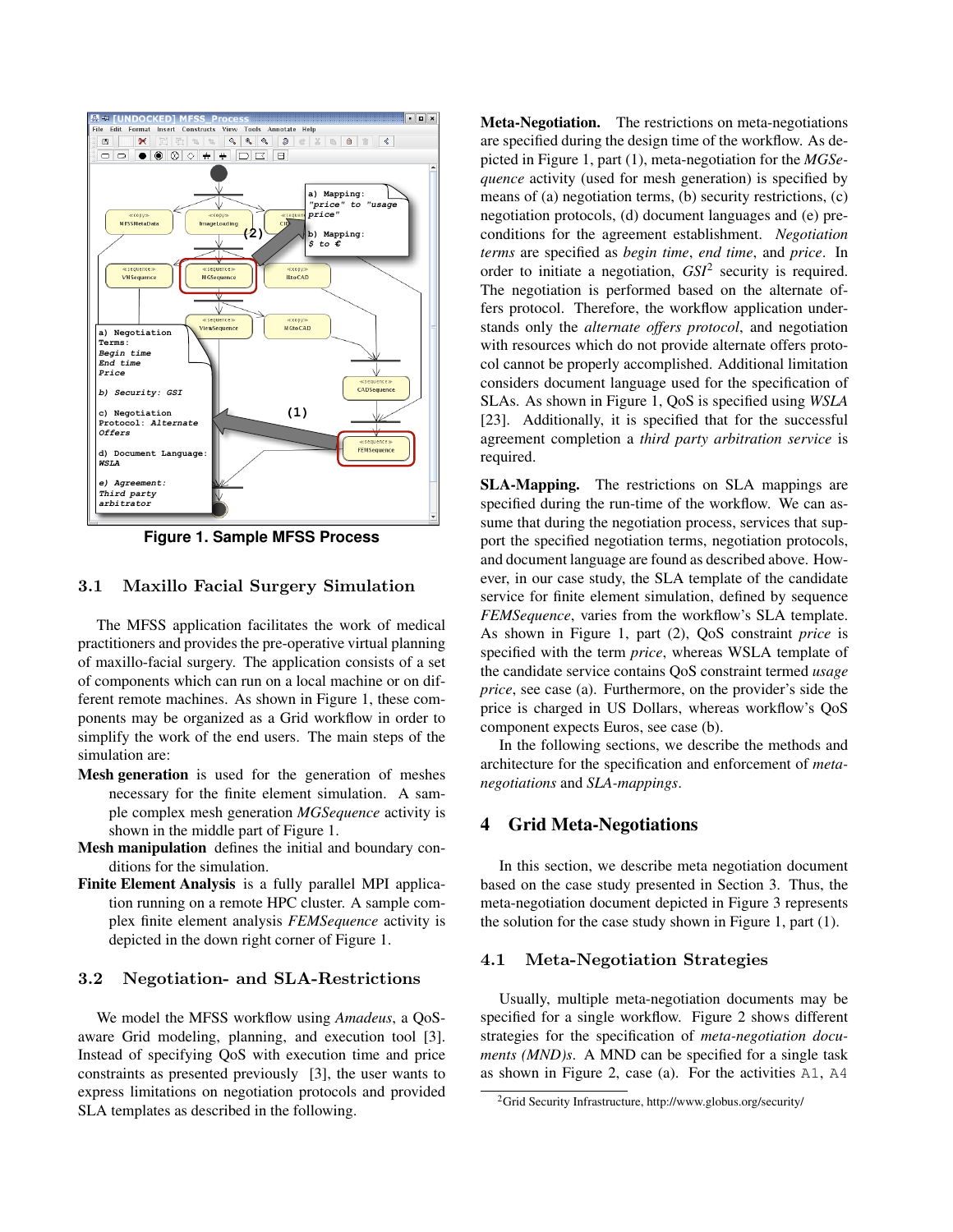

**Figure 2. Attachment of MNM Policies**

and A5 meta negotiation documents MND-A1, MND-A4, and MND-A5 are specified. For the complex activity flow and comprising activities A2 and A4 one MND is specified, namely MND-A2,A3 (see Figure, 2, case (b)). In the simplest case, the MND document is defined for the overall workflow as shown in case (c), Figure 2.

# 4.2 Meta-Negotiation Document (MND)

The participants publishing into the registry follow a common document structure that makes it easy to discover matching documents. This document structure is presented in Figure 3 and consists of the following main sections.

Each document is enclosed within the <meta-negotiation> ... </meta-negotiation> tags. The document contains an <entity> element defining contact information, organization and ID of the participant. The <ID> element defines the unique identifier given to the meta-negotiation document by the registry. The publisher can update or delete the document using the identifier.

Furthermore, the <entity> element contains workflow specific information, such as the task ID that the MND is specified for. For example, in Figure 3, lines 7-9 specify that the MND is describing task nr. 5 of the specific workflow. Each meta-negotiation comprises three distinguishing parts, namely *pre-requisites*, *negotiation* and *agreement* as described in the following paragraphs.

Pre-requisites. The conditions to be satisfied before a negotiation are defined within the  $\langle$ pre-requisite> element (see Figure 3, lines 12–23). Pre-requisites define the *role* a participating party takes in a negotiation, the *security credentials* and the *negotiation terms*. The <security> element specifies the authentication and authorization mechanisms that the party wants to apply before starting the negotiation process. For example, in Figure 3,

```
1. <meta-negotiation
2. xmlns:xsi="..."
3. xsi:noNamespaceSchemaLocation="...">
4. <entity>
5. \leq \leq \leq \leq \leq \leq \leq \leq \leq \leq \leq \leq \leq \leq \leq \leq \leq \leq \leq \leq \leq \leq \leq \leq \leq \leq \leq \leq \leq \leq \leq \leq \leq \leq \leq \leq \6. <ID name="1234"/>
         7. <workflow>
8. <task>5</task>
9. </workflow>
10. ...
11. </entity>
12. <pre-requisite>
13. <role name="consumer"/>
14. <security>
15. <authentication value="GSI"
16. location="uri"/>
17. </security>
18. <negotiation-terms>
19. <negotiation-term name="beginTime"/>
20. <negotiation-term name="endTime"/>
21. <negotiation-term name="price"/>
22. </negotiation-terms>
23. </pre-requisite>
24. <negotiation>
25. <document name="WSLA" value="uri"
26. version="1.0"/>
27. <protocol name="alternateOffers"
28. schema="uri" version="1.0"
29. location="uri"/>
30. </negotiation>
31. <agreement>
32. <confirmation
33. name="arbitrationService"
34. value="uri"/>
35. </agreement>
36. </meta-negotiation>
```
# **Figure 3. Example Meta-negotiation document**

the consumer requires that the other party should be authenticated through the *Grid Security Infrastructure (GSI)* [13] (lines 15–16). The negotiation terms specify QoS attributes that a party is willing to negotiate and are specified in the <negotiation-term> element. For example, in Figure 3, the negotiation terms of the consumer are *beginTime*, *endTime*, and *price* (lines 19–21).

Negotiation. Details about the negotiation process are defined within the <negotiation> element. Each document language is specified within the <document> element. In Figure 3, *WSLA* is specified as the supported document languages. Additional attributes specify the *URI* (Uniform Resource Indicator) to the API or WSDL for the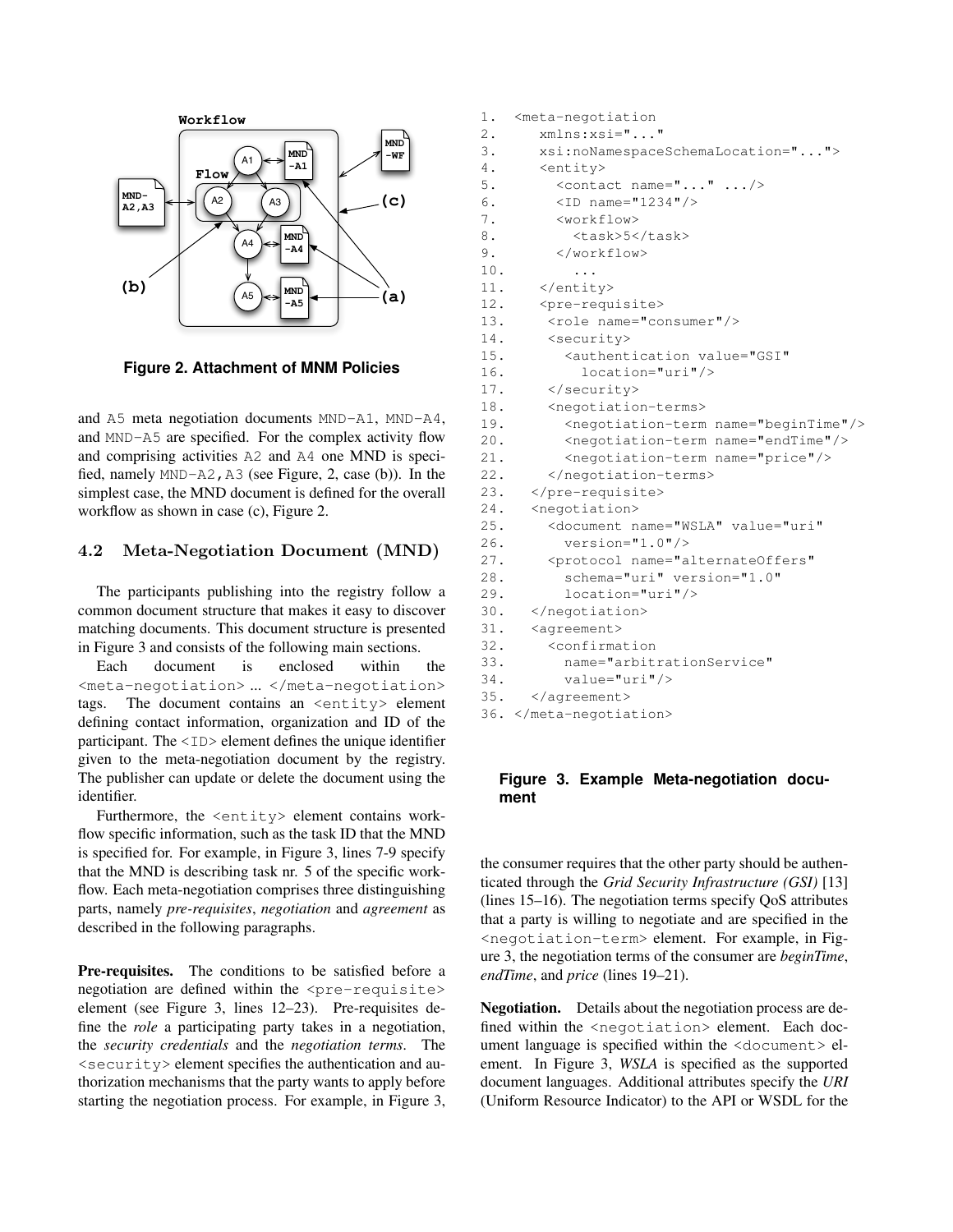documents and their versions supported by the consumer (lines 25–26). In Figure 3, *AlternateOffers* is specified as the supported negotiation protocol. In addition to the *name*, *version*, and *schema* attributes, the URI to the WSDL or API of the negotiation protocols is specified by the *location* attribute (lines 27–39).

Agreement. Once the negotiation has concluded and if both parties agree to the terms, then they have to sign an agreement. This agreement may be verified by a third party organization or may be lodged with another institution who will also arbitrate in case of a dispute. These modalities are specified within the  $\langle$  agreement  $\rangle$  clause of the metanegotiation document. For example, in Figure 3, a third party service, called "arbitrationService", is specified for confirming the agreement between the two parties.

The meta-negotiation architecture described here was experimentally evaluated and the results were presented in a previous publication [5].

## 5 SLA-Mappings

In this section, we describe sample documents for SLA mappings between inconsistent templates. SLA examples used here address the case study presented in Section 3, Figure 1, part (2). In the presented scenario, each WSLA template has to be published into a registry where the negotiation partners i.e., a provider and a consumer can find each other. The management of WSLA templates is described in Section 6. After publishing the WSLA (see Section 6) and after successful meta-negotiation (see Section 4), WSLA mappings can be defined as described in the following scenario.

## 5.1 Scenario for SLA-Mappings

Figure 4 depicts a scenario for defining XSL transformations.

WSLA templates are publicly available and published in a searchable registry. Each participant may download previously published WSLA templates and compare it with the local template. This can be done in an automatic way by using appropriate tools. We are currently developing a GUI that can help consumers to find suitable service categories. If there are any inconsistencies discovered, service consumer may write rules (XSL transformation) from his/her local WSLA template to the remote template. The rules can also be written by using appropriate visualization tools. Thereafter, the rules are stored in the database and can be applied during the runtime to the remote WSLA template. During the negotiation process, the transformations is performed from the remote WSLA template to the local WSLA template and vice versa.



**Figure 4. Scenario for XSL Transformations**

The upper part of Figure 4 depicts a service consumer generating a WSLA. The locally generated WSLA plus the rules defining transformation from local WSLA to remote WSLA, deliver a WSLA which is compliant to the remote WSLA. In the second case, the remote WSLA template has to be translated into the local one. In that case, the remote WSLA plus the rules defining transformations from the remote to local WSLA deliver a WSLA which is complaint to the local WSLA. Thus, in this manner, the negotiation may be done using non-matching WSLAs.

As shown in the lower part of Figure 4, even the service provider can define rules for XSL transformations from the publicly published WSLA templates to the local WSLA templates. Thus, both parties, provider and consumer, may match on a publicly available WSLA template.

# 5.2 SLA-Mappings Document (SMD)

In this section, we present and discuss a sample SLAmapping document. Generally, SLA mappings can be defined using XSLT and XPath expressions. Figure 5 shows a sample rule for XSL transformations corresponding to the case study presented in Figure 2, part (2), case (a). The document is parsed for the SLAParameter *price* (see lines 2-6) and is replaced with the *usage price* parameter as shown in line 8.

A similar document can be defined for the transformations between Dollars and Euros as described in the case study (see Section 3). In this case, we define the mapping rule which selects the calculation function of the remote WSLA and returns result in Euro by multiplying the calcu-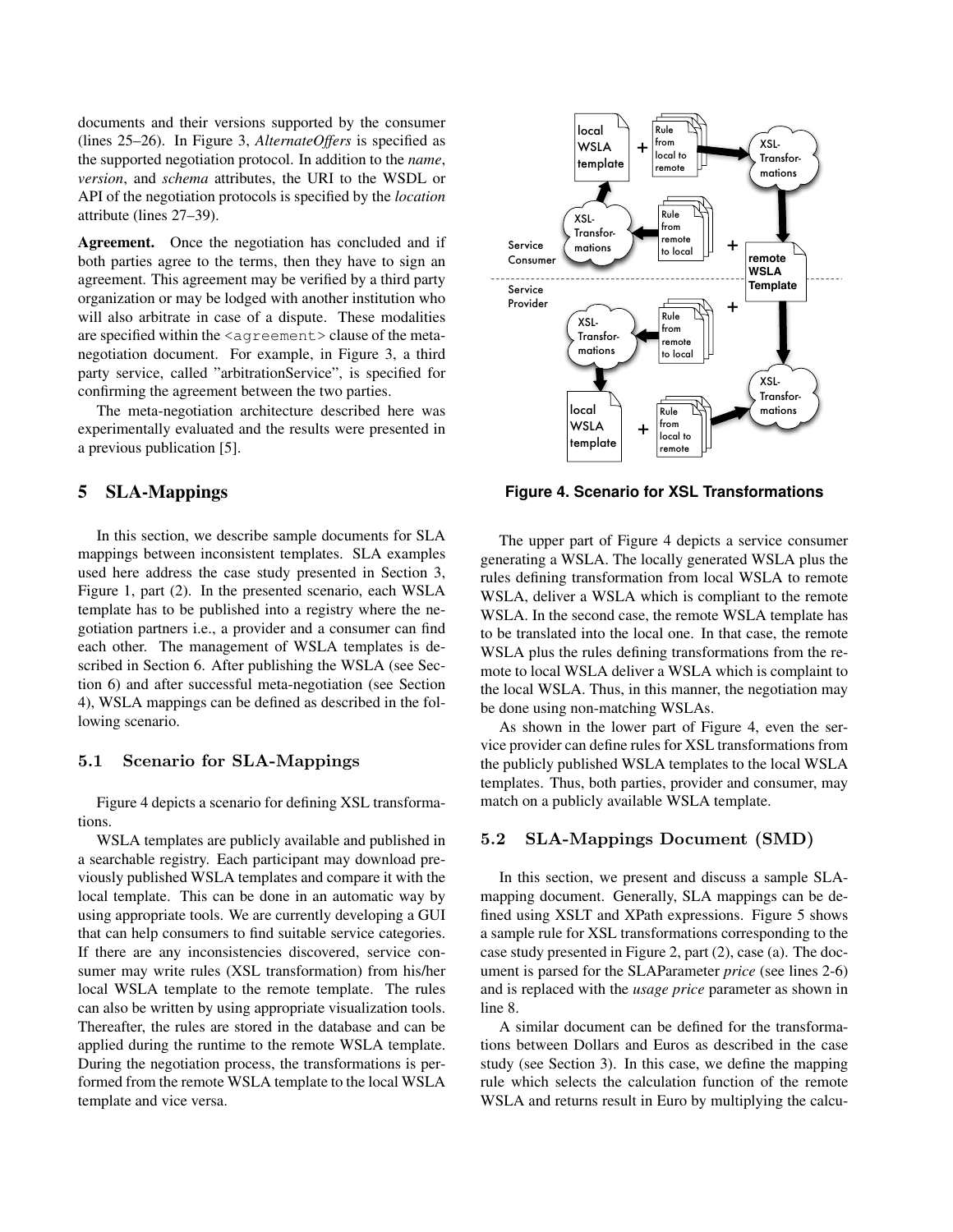```
1. ...
2. <xsl:template match=""/ns:SLA/
3. ns:ServiceDefinition/
4. ns:WSDLSOAPOperation/
5. ns:SLAParameter/
6. \qquad @name [.=' price']"">
7. <xsl:attribute name='{name()}'>
8. < xsl:text>usage price</xsl:text>
9. </xsl:attribute>
10. </xsl:template>
11. ...
```
## **Figure 5. Example XSL Transformation**

lated value with Euro/Dollar factor. With similar mapping rules, users can not only map simple syntax values (values of some attributes etc.), they can even define complex semantic mappings backed by complex logic.

## 6 Architecture

In this section, we present the architecture used for the management of the *meta-negotiation documents* and *SLAmappings* (MNSM) in the context of a QoS-aware Grid workflow system. First, we discuss the architectural components for the management of *meta-negotiations* and *SLAmappings*. We describe the components in detail and give a sample architectural case study. Finally, we incorporate the *meta-negotiations* and *SLA-mappings* components into a QoS-aware Grid workflow architecture and discuss it based on the introduced case study.

# 6.1 Meta-Negotiation and SLA-Mapping (MNSM) Architecture

#### 6.1.1 Meta-Negotiation Infrastructure

In order to create a case study that tests the proposed meta-negotiation framework in practice, we have extended a previous publication on negotiation of advance reservations using the alternate offers protocol [21] to incorporate the meta-negotiation framework. The architecture followed in this case study is shown in Figure 6. It consists of the registry for meta-negotiation documents and the metanegotiation middleware on both the provider and consumer sides.

In our architecture, the service provider role is carried out by Aneka [7], which is a resource management system for enterprise Grids composed of machines running Microsoft Windows operating system. Aneka provides facilities for advance reservation of computing nodes and supports flexible scheduling of applications constructed using different parallel programming models such as bag-of-tasks and dataflow computing. The Gridbus Broker [20] maps jobs to appropriate resources considering various restrictions specified by terms of *functional* and *non-functional* requirements. *Functional requirements* include but are not limited to task and data dependencies such as, for example, a sequence of tasks is required to execute a specific application. *Non-functional requirements* include QoS parameters such as budget restrictions, and a deadline for execution. The broker can guarantee the end-user's deadline requirement only if it is able to reserve nodes on resources in advance. Therefore, in this respect, the broker functions as a consumer that requests reservations from the provider.

#### 6.1.2 SLA-Mappings Infrastructure

In order to create a case study that tests the proposed SLAmapping framework in practice, we developed novel infrastructure as depicted in Figure 6 based on the *VRESCo* framework [14]. The *VRESCo* framework enables application developers to efficiently develop service-oriented application simplifying the handling with numerous Web service specifications such as UDDI. The framework facilitates dynamic service management by utilizing client-side libraries which transparently handle service communication as well as publishing, searching, querying and composing of services. In *VRESCo*, services are bound based on dynamic proxies, which frequently check whether selected services satisfy developer's needs e.g., specified QoS-parameters in SLAs. We extended the *VRESCo* framework with the features for the management of the WSLA-templates and SLAmappings as described in the following.

Using the SLA-mapping features of *VRESCo*, users may search for service templates, publish services and define SLA-mappings to existing services. We classify service templates into categories i.e., for each specific domain, as for example medical, telecommunication or financial domain we provide a single template. Using an appropriate GUI, which is subject of ongoing research, users may browse through templates, publish services to the registry and define SLA-mappings from local WSLAs to remote WSLAs and vice versa. As depicted in Figure 6, SLAtemplates are mapped to *VRESCo's* predefined data model based on taxonomies [15].

#### 6.1.3 Registry

We implemented two distinct registries for metanegotiations and SLA-mappings, described as follows:

Meta-negotiation registry. The registry is a searchable repository for meta-negotiation documents that are created by the participants. Currently, this is implemented as a PostgreSQL database with a web service front end that provides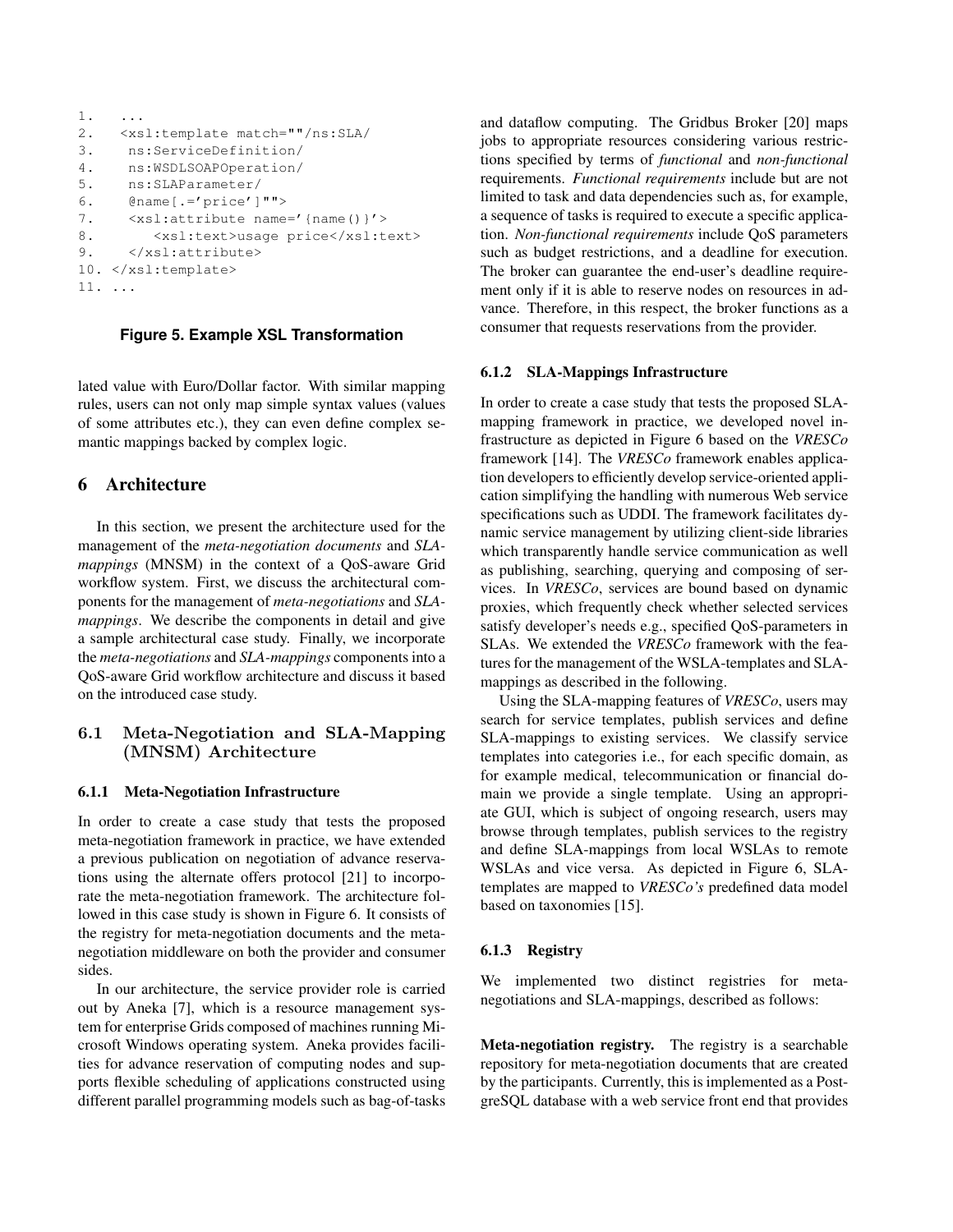

**Figure 6. Architecture for meta-negotiations and SLA-mappings in heterogeneous Grids with sample provider and consumer**

the interface shown in Figure 7. However, it is possible to host the registry using a cloud of databases hosted on a service provider such as Google App Engine<sup>3</sup> or Amazon S3. When a meta-negotiation document is published, the registry assigns it a unique identifier (ID) that can then be used for subsequent operations. The query call tries to find the documents that match the maximum number of attributes of the search query. It returns an array of IDs of these documents to the caller which can then fetch each one through the getDocument call. Methods depicted in Figure 7 in lines 1-4 depict the methods for the manipulation of MNDs, whereas methods depicted in lines 5-9 represent the methods for the manipulation of SLA-mappings.

```
1. publish(XMLdocument);
```
- 2. update(XMLdocument);
- 3. query(XMLdocument);
- 4. getDocument(ID);
- 5. createTemplateCategory(TemCategory);
- 6. createAttributeMapping(ProviderAttrMapp);
- 7. createAttributeMapping(ConsumerAttrMapp);
- 8. createService(Service);
- 9. findServices(ConsumerServiceRequest);

# **Figure 7. Registry Methods**

SLA-mapping registry. We used MS-SQL 2008 for the SLA-mappings database. The database is manipulated based on the role-model. The registry methods are implemented as *WCF*<sup>4</sup> *services* and can be accessed with appropriate access rights only. We define three roles: *service consumer*, *service provider* and *registry administrator*. *Service consumer* is able to search suitable services for the selected service categories e.g., by using the method *findServices*, as depicted in Figure 7, line 9. Service consumer may also create *SLA-mappings* as depicted in line 7. *Service provider* may publish his services and bind it to a specific template category using the method *createService*. Furthermore, he may define *SLA-mappings* by using the method *createAttributeMapping*. Registry administrator may create, update and delete service categories. Please note that for all *create* methods depicted in lines 5-8, we have implemented the corresponding CRUD methods. Each *template category* is identified with an unique name and is stored in the database as an XML document. Each service is identified with a name and is described with a *WSDL-URI* and filled *SLAtemplate* of the selected category. For each service, multiple SLA-mapping documents may be defined.

# 6.1.4 Meta-Negotiation Middleware

The *meta-negotiation middleware* facilitates the publishing of the meta-negotiation documents into the registry and the integration of the meta-negotiation framework into the ex-

<sup>&</sup>lt;sup>3</sup>http://code.google.com/appengine

<sup>4</sup>Windows Communication Foundation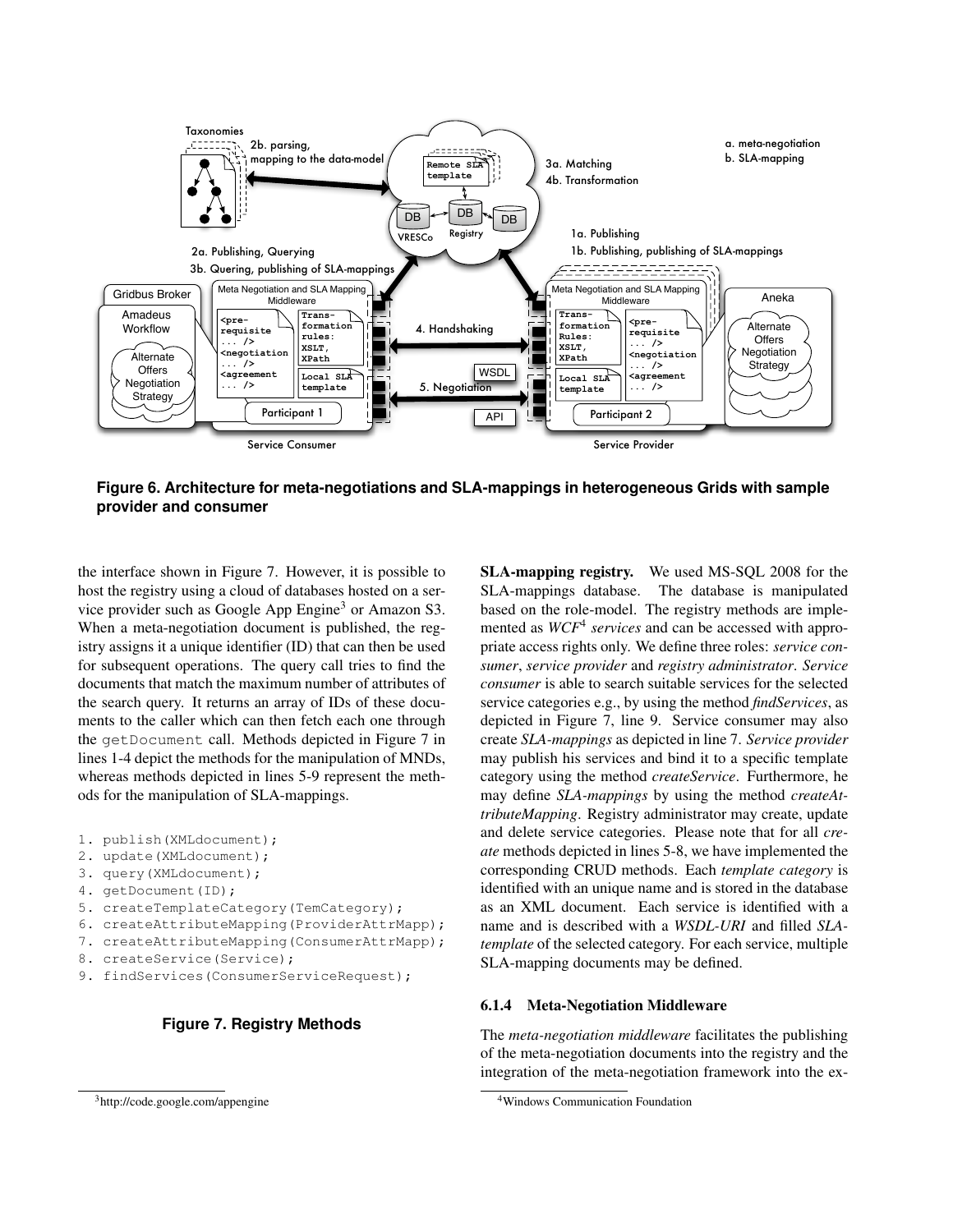isting clients (e.g. workflow tools) and/or service infrastructure, including, for example, negotiation or security clients. Besides acting as a client for publishing and querying metanegotiation documents (steps 1a and 2a in Figure 6), the middleware delivers necessary information for the existing negotiation clients i.e., information for the establishment of the negotiation sessions (step 4, Figure 6) and information necessary to start a negotiation (step 5 in Figure 6). As shown in Figure 6, each service consumer may negotiate with multiple service providers concurrently. As mentioned in Section 4, even the reverse may happen as well, wherein a consumer advertises a job. In such cases, the providers would negotiate with multiple consumers.

After querying the registry and applying a client-based strategy for the selection of the appropriate service, the information from the service's meta-negotiation document is parsed. Thereafter, meta-negotiation information is incorporated into the existing client software using a dependency injection framework such as Spring<sup>5</sup>. This dependency injection follows an Inversion of Control approach wherein the software is configured at runtime to invoke services that are discovered dynamically rather than known and referenced beforehand. This is suitable in the context of meta-negotiation wherein a participant discovers others at runtime through the registry and has to dynamically adapt based on the interfaces provided by his counterpart (usually through a WSDL document).

On the consumer side, the middleware queries the registry and obtains matching meta-negotiation documents. The middleware parses the meta-negotiation document of the selected provider and dynamically injects the interfaces discovered from the WSDLs in the document for security, negotiation and arbitration services into the existing abstract clients. Currently, we support semi-automatic integration of existing clients into meta-negotiation middleware wherein the existing clients are extended with the XML-based configuration files which are then automatically populated with the discovered interfaces.

#### 6.1.5 SLA-Mapping Middleware

As already mentioned in Section 6.1.3, SLA-mapping middleware is based on a bunch of WCF services. For the sake of brevity, in the following we discuss just a few of them. *RegistryAdministrationService* provides methods for the manipulation of the database where administrator rights are required e.g., creation of template categories. Another example represents *WSLAMappingService* which is used for the management of SLA mappings by service consumer and service provider. *WSLAQueryingService* is used to query SLA mapping database. Database can be queried

based on template category, SLA attributes and similar attributes.

Before publishing a service by a provider, the submitted SLA-template is parsed by a WSLA parser as depicted by step 1b in Figure 6. Within the SLA-mapping framework, it is not prescribed which parser to use, moreover we prescribe the interface which has to be implemented by each parser. For the creation of the concrete instance of the parser, we use the *abstract factory* pattern. Currently, we have implemented a version with the recent Language Integrated Query (LINQ) technology from .NET 3.5. Each *WSLA parser* takes as input an *SLA template*, parses this document in *SLA types* with *SLA elements* and *SLA attributes*, and maps it to the predefined data model, as defined by step 2b in Figure 6.

Service consumers may now search for appropriate services through *WSLAQueryingService* and define appropriate *SLA-mappings* by using the method *createAttributeMapping* as depicted in step 3b. Thereafter, service consumer may send request with a filled SLA template to the registry using the *WSLAQueryingService*. Initially the existence of prior SLA mappings defined for that specific service consumer is checked. If so, these will be used for transformation using registry's internal *TransformatorService* as depicted in in step 4b. TransformatorService is implemented using an *AbstractFactory* pattern, thus different transformation services can be easily incorporated into the SLA mapping middleware. After the transformation, service negotiation may start as depicted in steps 4 and 5.

## 6.2 Workflow Management

Figure 8 shows the integration of the meta-negotiation and SLA-mapping architecture, presented in Section 6.1, into *Amadeus*, a Grid workflow tool [4]. Workflow modeling is done using the *Teuta* tool where QoS constraints, meta-negotiation documents and SLA-mappings can be specified using UML standard. QoS constraints, metanegotiation documents, and SLA-mappings are specified in a visual way by selecting the appropriate task and filling up the property panel of the Teuta tool. The UML representation is translated into the XML representation following the syntax of Quality of Service aware Grid Workflow Language (QoWL) [3]. QoWL excerpt of the MFSS workflow (see Figure 1, part (1)) is depicted in Figure 9.

As depicted in lines 1-12, the QoWL element represents a *sequence* activity. Specification of QoS constraints is done using <qos-constraints> element (see lines 3-11). The *reqDescVar* attribute specifies the request descriptor with the meta-data necessary for the performance prediction. The *mnd* attribute specifies the path to the metanegotiation document depicted in Figure 3, and the *SLAmapp* attribute specifies the path to the SLA-mapping doc-

<sup>5</sup>http://www.springframework.org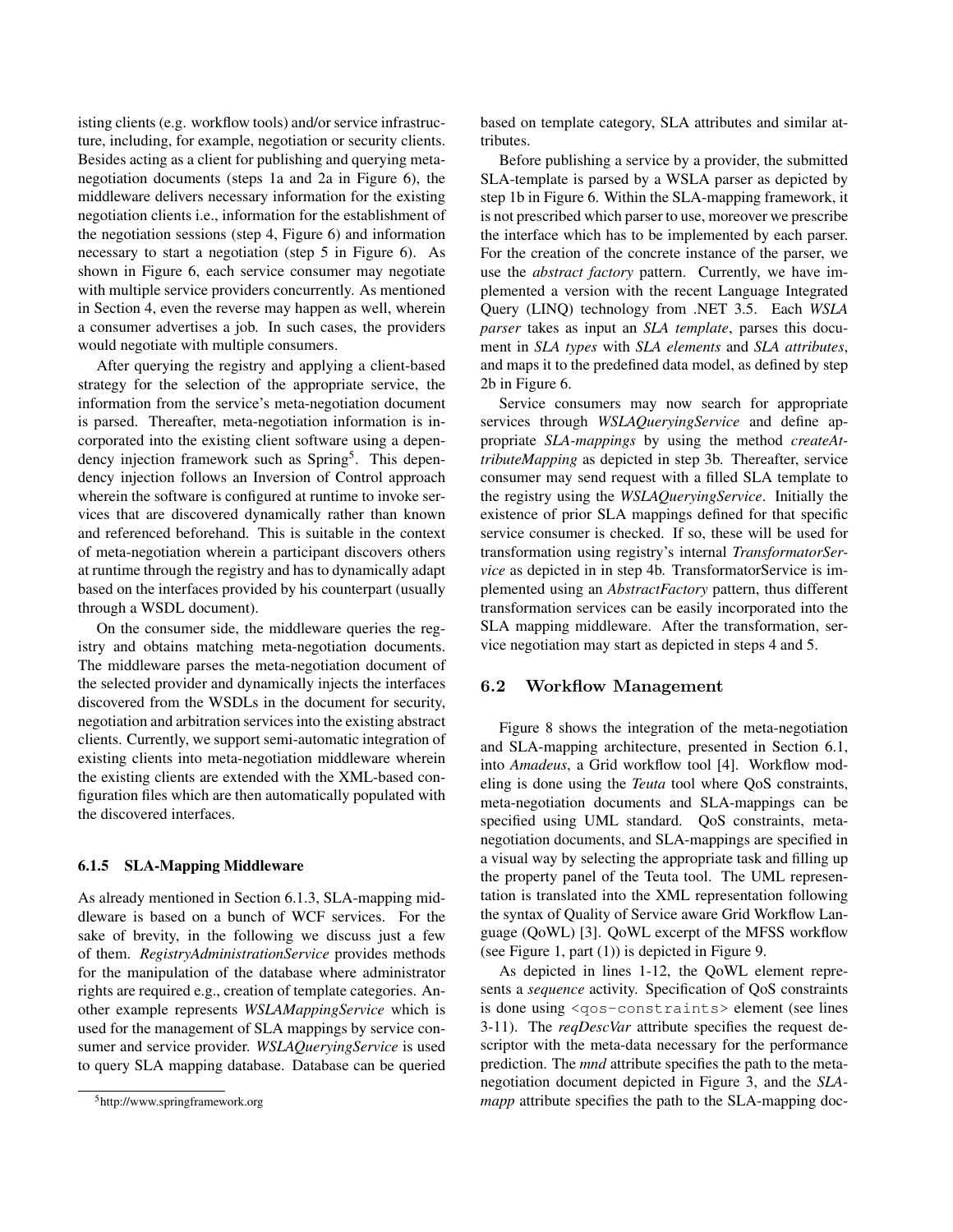

**Figure 8. Workflow Management Tool with Components for Meta-Negotiations and SLA-Mappings**

```
1. < sequence name="MGSequence" ... >
2. ...
3. <qos-constraints reqDescVar="..."
4. mnd="..." SLA-mapp="...">
5. <qos-constraint name="beginTime"
6. value="..."/>
7. <qos-constraint name="endTime"
8. value="..."/>
9. <qos-constraint name="price"
10. value="..." />
11. </qos-constraints>
12. </sequence>
```
### **Figure 9. QoWL example**

ument depicted in Figure 5. QoS constraints are defined by the element <qos-constraint>.

After translation of the workflow UML representation into QoWL, meta negotiation is conducted as described in the meta-negotiation scenario, Figure 6, Section 6.1.4. Meta-negotiation and SLA-mapping middleware is integrated into the *Amadeus* tool using XML descriptors and following the concepts of Inversion of Control. As shown in Figure 8, XML configuration files bridge the MNSM with the participant specific negotiation and planning components. After the meta-negotiation, negotiations with selected resources may start as described in [4].

Currently, we are developing an infrastructure for the detection of inconsistent WSLA templates using event-based notification mechanisms. Thus, negotiation participants who want to negotiate even with services which have nonmatching SLAs may subscribe for specific topic e.g., terms of negotiation. If services that require SLA-mappings are discovered during the meta negotiation process e.g., due to inconsistent terms of negotiation, all subscribed participants are notified. Thereafter, SLA-mappings may be defined using the appropriate GUI and stored in the database. Finally, negotiation between services with non-matching SLAs may start.

## 7 Conclusion and Future Work

In this paper, we have presented advanced QoS methods for meta-negotiations and SLA-mappings in Grid workflows. We exemplified our research issues with a realworld case study with Grid workflows for maxillo facial surgery simulation. Thereafter, we discussed the metanegotiation documents through which each participant may state supported protocols, and document languages as well as the pre-requisites for starting negotiations and establishing agreements. We presented novel methods for SLAmappings which enables negotiation between partners with non-matching SLA templates. Furthermore, since all SLA templates have to be mapped to a data model, we eliminated semantic inconsistencies between consumer's and provider's SLA templates. We developed an architecture for the management of meta-negotiation documents and SLAmappings, and incorporated that architecture into a Grid workflow management tool. In the future we plan to test our approach with real-life Grid applications and develop strategies to handle negotiations across incompatible protocols and documents.

# Acknowledgments

The work described in this paper was supported by the the European Community's Seventh Framework Programme [FP7/2007-2013] under grant agreement 215483 (S-Cube) and by the Australian Research Council and the Dept. of Innovation, Industry and Scientific Research under Discovery Project and International Science Linkage grants respectively.